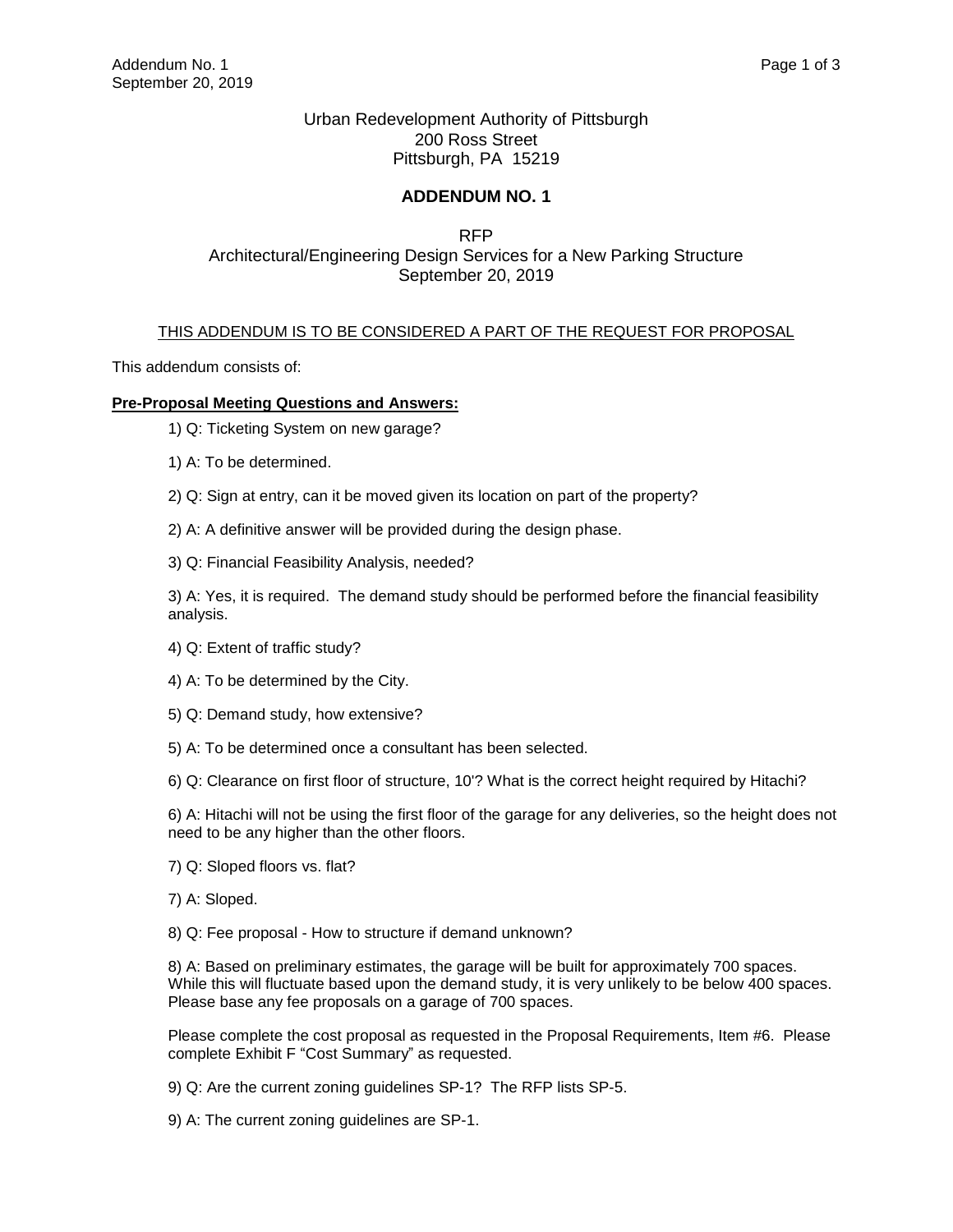- 10) Q: Tentative start date/schedule?
- 10) A: Design: December 2019, Construction: June 2020 August 2021.
- 11) Q: Reproducible Mylars?
- 11) A: Required as stated in the RFP.
- 12) Q: Easements Utilities need to be relocated?
- 12) A: To be determined during the design phase.
- 13) Q: Post larger PDF of survey to Public Purchase?
- 13) A: Larger sized PDFs will be posted individually to Public Purchase.
- 14) Q: Any required set-backs?
- 14) A: This will be determined through coordination with the City during the design phase.

#### **Revision of Proposal Submission Date (Due Date):**

#### **Revise as follows:**

Proposals are to be submitted at the offices of the Urban Redevelopment Authority of Pittsburgh, no later than **Noon ET, Friday, October 4, 2019**.

### **Please note: There will be no additional questions accepted/answered after Noon ET on Friday, September 27, 2019.**

## END OF ADDENDUM NO. 1